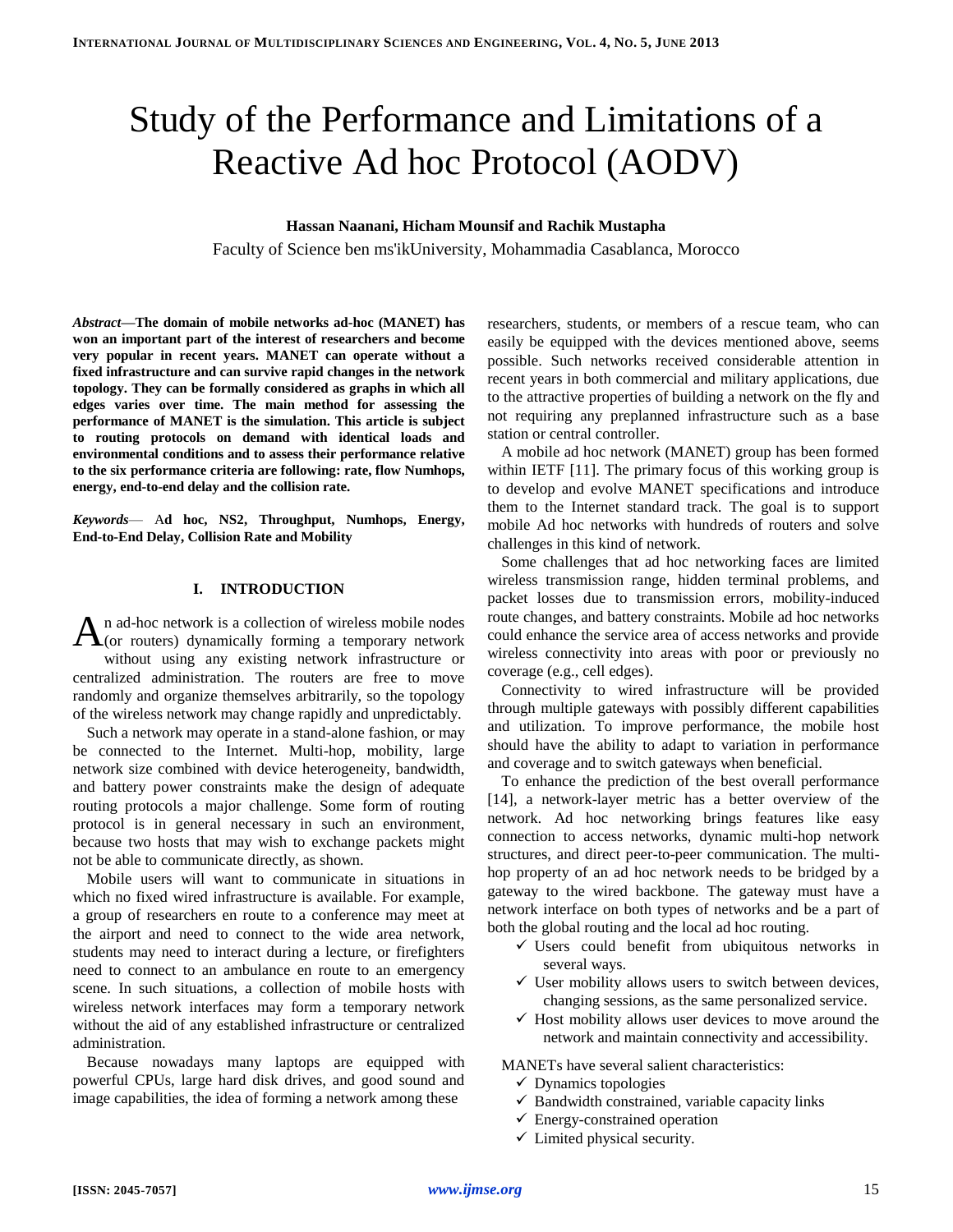# **II. ROUTING PROTOCOLS**

Routing protocols are classified in several categories (see Fig. 1, you'll be interested in the reactive category, reactive category or on-demand routing protocols.



Fig. 1: Routing Protocols Classifications

## *A.Destination-Sequenced Distance-Vector (DSDV) [1]*

The Destination-Sequenced Distance-Vector (DSDV) is a table-driven routing protocol based on Bellman–Ford routing algorithm. Every mobile node maintains a routing table that contains all of the possible destinations in the network and each individual hop counts to reach those destinations. Each entry also stores a sequence number that is assigned by the destination. Sequence numbers are used to identify stale entries and avoidance of loops. In order to maintain routing table consistency, routing updates are periodically sent throughout the network. Two types of update can be employed; full dump and incremental. A full dump sends the entire routing table to the neighbors and can require multiple network protocol data units (NPDUs).

Incremental updates are smaller updates that must fit in a packet and are used to transmit those entries from the routing table since the last full dump update. When a network is stable, incremental updates are sent and full dump are usually infrequent. On the other hand, full dumps will be more frequent in a fast moving network. The mobile nodes maintain another routing table to contain the information sent in the incremental routing packets. In addition to the routing table information, each route update packet contains a distinct sequence number that is assigned by the transmitter. The route labeled with the most recent (highest number) sequence number is used. The shortest route is chosen if any of the two routes have the same sequence number.

## *B.Ad Hoc On-Demand Distance-Vector Protocol (AODV)[1]*

AODV routing protocol is developed as an improvement to the Destination-Sequenced Distance-Vector (DSDV) AODV today has many successes and is used in many systems. The Zigbee and the Wi-Fi mesh networks use an adapted version of AODV. AODV belongs to the class of distance vector routing protocols. In these protocols, to reach a destination, the mobile node uses the next hop allowing the smallest distance in number of hops between it and the destination. AODV is a reactive protocol; hence mobile nodes do not retain any

information for nodes not concerned by the active traffic information.

The aim of AODV is to reduce the number of broadcast messages sent throughout the network by discovering routes on-demand instead of keeping complete up-to-date route information.

There following four classes represent the different AODV [2] messages:

- $\checkmark$  RouteRequestMessage (RREQ) is a route request message used whenever a new route to a destination is required.
- $\checkmark$  RouteReplyMessage (RREP) is a reply message for a route request.
- $\checkmark$  RouteErrorMessage (RERR) is a route error message.
- $\checkmark$  Periodic HELLO messages are broadcast to check the presence of immediate active neighbors.

A source node seeking to send a data packet to a destination node checks its route table to see if it has a valid route to the destination node. If a route exists, it simply forwards the packets to the next hop along the way to the destination. On the other hand, if there is no route in the table, the source node begins a route discovery process. It broadcasts a route request (RREQ) packet to its immediate neighbors, and those nodes broadcast further to their neighbors until the request reaches either an intermediate node with a route to the destination or the destination node itself. This route request's packet includes the IP address of the source node, the current sequence number, the IP address of the destination node, and the sequence number.

An intermediate node can reply to the route request packet only if they have a destination sequence number that is greater than or equal to the number contained in the route request packet header. When the intermediate nodes forward route request packets to their neighbors, they record in their route tables the address of the neighbor from which the first copy of the packet has come from. This recorded information is later used to construct the reverse path for the route reply (RREP) packet. If the same RREQ packets arrive later on, they are discarded. When the route reply packet arrives from the destination or the intermediate node, the nodes forward it along the established reverse.



Fig. 2: The following flow chart illustrates this process [1]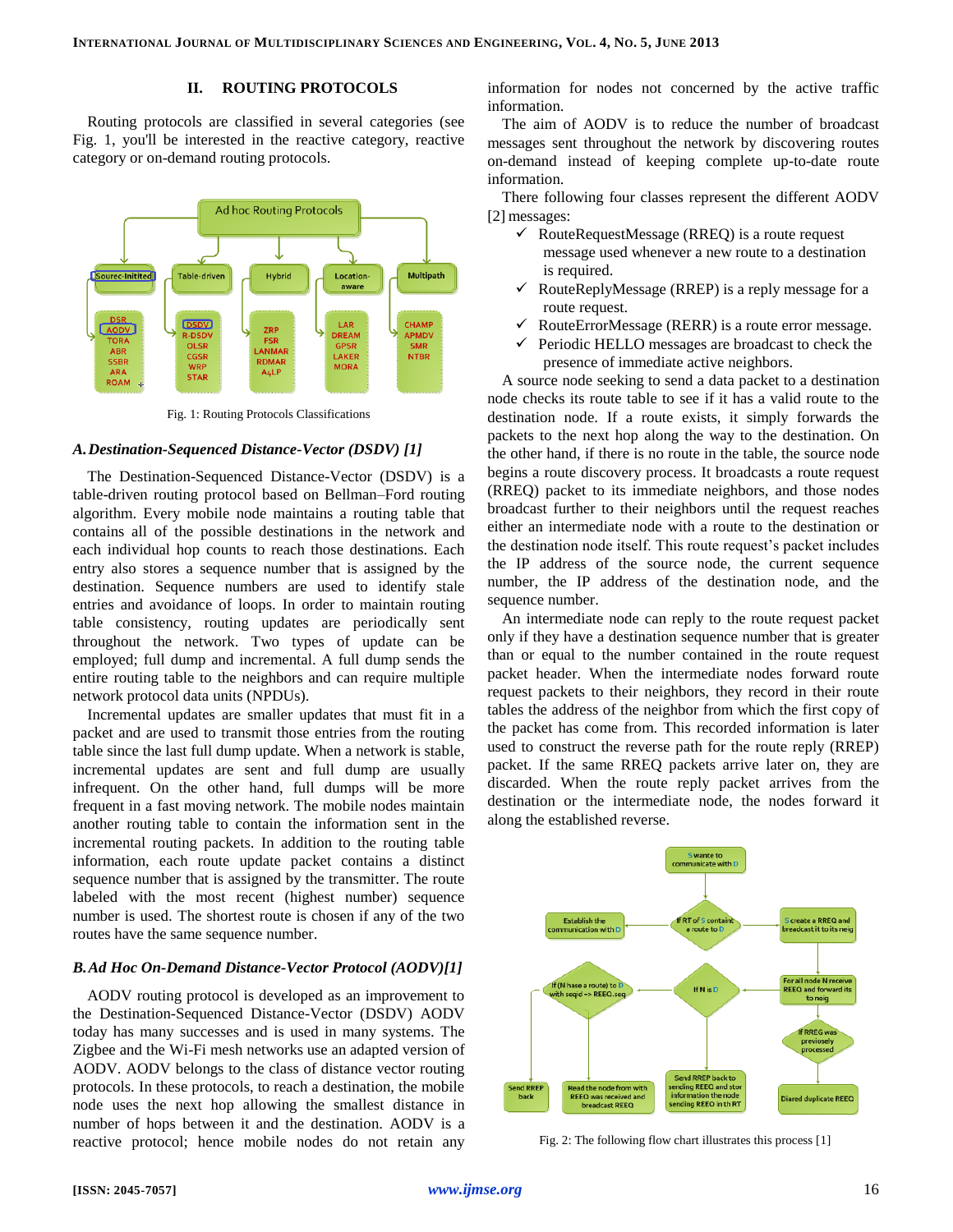# **III. CHOICE OF THE SIMULATOR [2]–[6]**

We will choose the tool ns2, based on the following comparative Table 1.

|                    | <b>GLOMOSIM</b>          | <b>OPNET</b>              | OMNet++         | NS <sub>2</sub>  | NS3              |
|--------------------|--------------------------|---------------------------|-----------------|------------------|------------------|
| 802.15.4           | <b>No</b>                | <b>Yes</b>                | Not th<br>whole | yes              | Not yes          |
| <b>Support</b>     | Last version<br>december | yes                       | yes             | yes              | yes              |
| <b>Free of use</b> | yes for<br>academic      | ves but ther<br>are heavy | yes             | yes              | yes              |
| use friendly       |                          | graphic UI                | graphic UI      | No graphic<br>UI | No graphic<br>UI |

| Table 1: Choice of the simulator NS2 |
|--------------------------------------|
|--------------------------------------|

Table 2: Environment of the simulation [3]

| set | val(chan)          | <b>Channel/WirelessChannel</b>                        | # channel type               |
|-----|--------------------|-------------------------------------------------------|------------------------------|
| set | val(prop)          | <b>Propagation/TwoRayGround</b>                       | # radio-propagation<br>model |
| set | val(ant)           | Antenna/OmniAntenna                                   | # Antenna type               |
| set | val(II)            | LL                                                    | # Link layer type            |
| set | val(ifq)           | Queue/DropTail/PriQueue                               | # Interface queue<br>type    |
| set | val(ifglen)        | 50                                                    | # max packet in ifg          |
| set | val(netif)         | Phy/WirelessPhy                                       | # network interface<br>type  |
| set | val(mac)           | Mac/802 11                                            | # MAC type                   |
| set | val(nn)            | 20 30 40 50 60 70 80<br>90 100 110 120 130 140<br>150 | # number of<br>mobilenodes   |
| set | val(rp)            | <b>AODV</b>                                           | # routing protoco            |
| set | val(energymodel)   | <b>EnergyModel</b>                                    | # Energy Model               |
| set | val(initialenergy) | 40.0                                                  | # value                      |

I've performed 100 simulations per each set of mobile nodes. I've 14 sets including 20, 30, 40, 50, 60, 70, 80, 90, 100, 110, 120, 130, 140, and 150 mobile nodes, separately.

## *A.Definitions*

*The metric [13]:* we define a metric m denoted as a feature that may be associated with a station or a bond in the mobile ad hoc network. We denote by M the finite set of all metrics considered in a performance of a MANET. Any metric must be defined explicitly, and the set of metrics considered in the context of a solution must be clearly specified.

*The value of a metric:* We define the value of a metric M m any real function as a subjective val noted that, in any station or connection between two stations characterized by the metric m, associates a real value:

$$
\forall m \exists val : M \to IR, m \to val(m)
$$

For each metric must therefore provide a clear and reproducible that would allow to calculate the value of this metric to the station or the route in question. A level playing field, this method should provide the same value.

**Reference interval [12]:** In mathematics, a confidence interval to define a margin of error between the a poll and a comprehensive record for total population. More generally, the confidence interval is used to evaluate the accuracy of the estimation of a parameter on a statistical sample.

Let a and b two real numbers such that  $a < b$ . We define an interval of IR reference value associated with a MANET a subset of real numbers between a and b included such that for any metric m we can find an increasing function linking the value of m to a real number in IR:

$$
I_{IR} = \{x, a \le x \le b, \forall m \in M, \exists f: IR \rightarrow [a, b], val(m) \rightarrow f(val(m))\}.
$$
  
Eq.2

- $\checkmark$  The natural values of different metrics may exhibit impressive differences.
- $\checkmark$  We studied different scenarios, in exchange for a number of nodes considering their dynamic mobility.

**Mobility:** Johansson, Larsson and Hedman et al. [7] took a further step and proposed the Mobility metric to capture and quantify this nodal speed notion. The measure of relative speed between node i and j at time t is:

$$
RS(i, j, t) = |\vec{V}_i(\bar{t}) - \vec{V}_j(t)|
$$

Then, the Mobility metric is calculated as the measure of relative speed averaged over all node pairs and over all time. The formal definition is as follow

$$
\overline{M} = \frac{1}{|i,j|} \sum_{i=1}^{N} \sum_{j=i+1}^{N} \frac{1}{T} \int_{0}^{T} RS(i,j,t)dt
$$

where  $|i, j|$  is the number of distinct node pair  $(i,j)$ , n is the total number of nodes in the simulation field (i.e., ad hoc network), and T is the simulation time.

## *B.Results for V-graph*

From the simulation results and detailed analysis, we classify the metric criticality and those that must be optimized to improve the performance of AODV protocol.

Table 2: Number of drop per collision & Total 100 lost during the simulation

| <b>NbreNode</b> | <b>NbrDroParCOL</b> |
|-----------------|---------------------|
| 20              | 5722                |
| 30              | 36791               |
| 40              | 33491               |
| 50              | 198183              |
| 60              | 323455              |
| 70              | 478148              |
| 80              | 551814              |
| 90              | 699400              |
| 100             | 772718              |
| 110             | 933383              |
| 120             | 1061641             |
| 130             | 1265918             |
| 140             | 1373713             |
| 150             | 1650750             |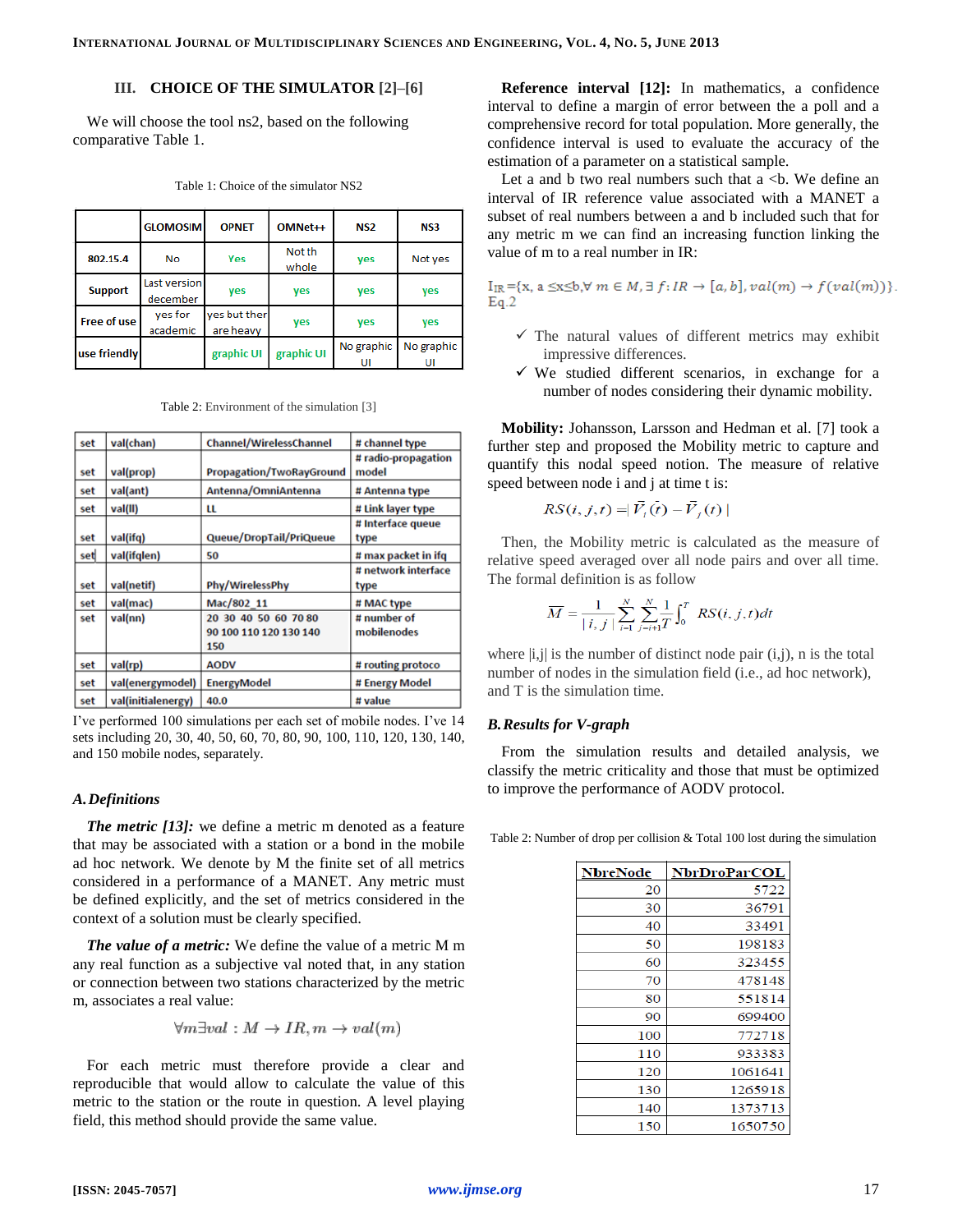

Fig. 3: Graph Total 100 lost during the simulation. The rate of frames lost due to collisions augmented with a linear function based on the number of node 50



Fig. 4: Graph of the max of packet loss and average

The collision rate increases relative to the max AODV more than the average total divided by 100. Therefore, we can reduce the average packet loss if we reduce the maximum packet loss rate for each simulation.



Fig. 5: Average number of packets lost during sending queries RTS/ARP



Fig. 6: Graph of the average number of packets lost during sending requests CTS/CBR/ACKIl; we have a fairly high rate of packet loss between the simulations, the number of nodes is 40-120, CTS packets and CBRW are the best touch and it peaked at 70 nodes

Table 3: State of the lost packet by node number

| <b>Packet of Loss rate Loss rate</b><br>nodes | <b>AODV</b> | <b>RTS/ARP</b> | Loss rate<br><b>CTS/CBR</b> | <b>Loss rate</b><br><b>ACK</b> |
|-----------------------------------------------|-------------|----------------|-----------------------------|--------------------------------|
| 40-120                                        | high        | high           | low                         | low                            |
| 20-40                                         | low         | low            | low                         | low                            |
| 120-150                                       | high        | high           | low                         | low                            |

Average time from beginning to end: This includes all possible delays caused by buffering during route discovery latency, queuing at the interface queue, retransmission delays at the MAC, and propagation and transfer time. It can be defined as follows:

$$
D = 1/N \sum_{i=1}^{s} (ri - si)
$$

Where N is the number of packets successfully received, I is uniquely identifying package ri is time at which a packet is received with unique id, if the time at which a packet with unique id is sent and Dest ENMS measured. It must be less for a great performance.



Fig. 7: Graph of the average number of packet sent and the average delay of End To End. This graph shows that the amount of packet sent and is very high in an environment of nodes between 20 and 80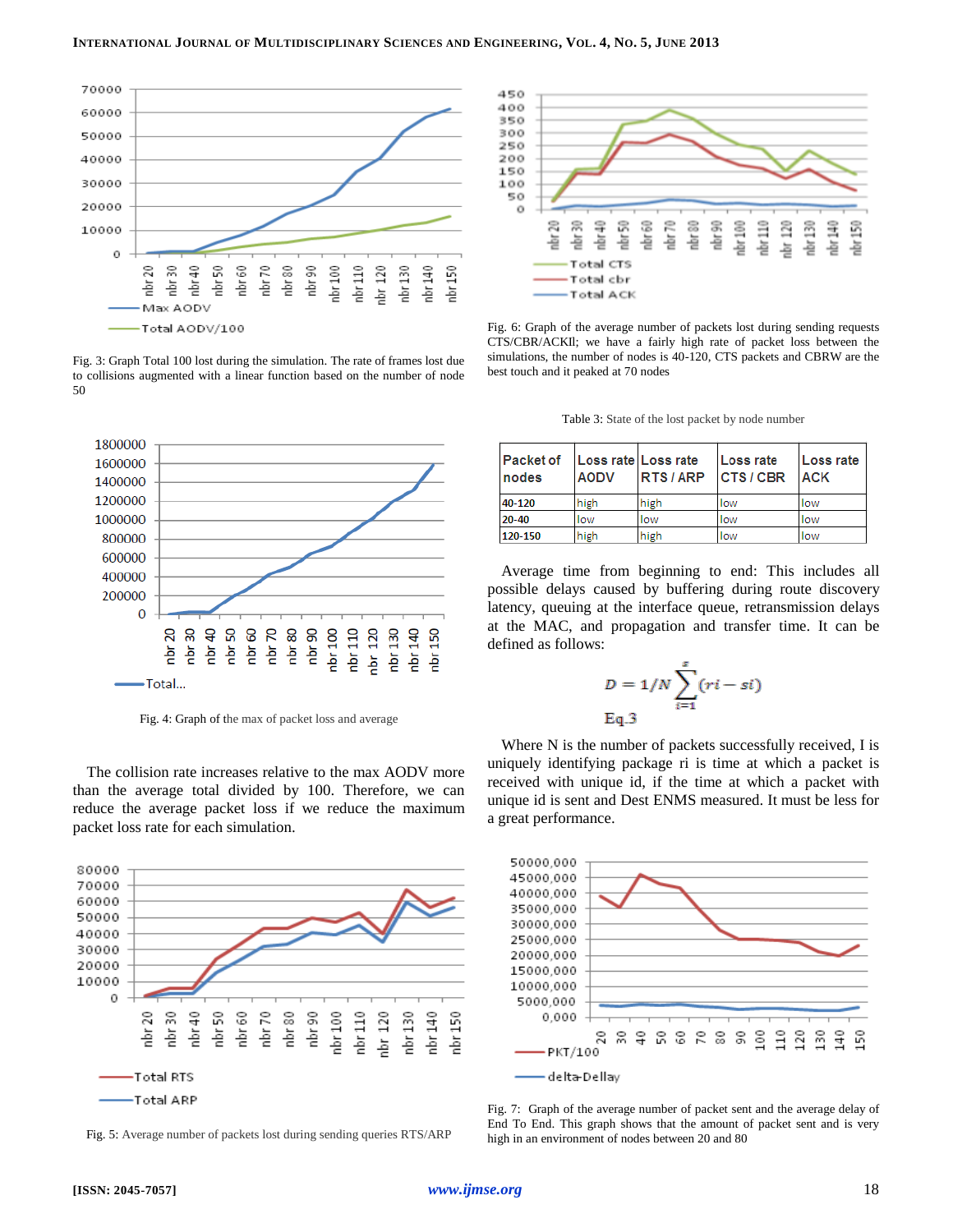Table 4: The sum of the number of packet each End to End Delay & the average number of packet sent and the average delay of End To End

| <b>Nbre Node</b> | delta-Delav | <b>NbrePKT Envové/100</b> |
|------------------|-------------|---------------------------|
| 20               | 3820,777    | 35461,76                  |
| 30               | 3585,655    | 31733,45                  |
| 40               | 4108,298    | 42039,33                  |
| 50               | 3649,535    | 39344.36                  |
| 60               | 4016,332    | 37658,88                  |
| 70               | 3577,611    | 31267,36                  |
| 80               | 2980,822    | 25202.79                  |
| 90               | 2380,957    | 22869,22                  |
| 100              | 2728,826    | 22306.29                  |
| 110              | 2816,339    | 21868,44                  |
| 120              | 2455,203    | 21523,41                  |
| 130              | 2070,472    | 19169,49                  |
| 140              | 2202,305    | 17546.63                  |
| 150              | 3160,387    | 19995.73                  |

Table 5: Representation of the average min / max / average consumption of

| energy           |                |                |                |  |
|------------------|----------------|----------------|----------------|--|
| <b>Nbre Node</b> | <b>AVG-AVG</b> | <b>AVG-MIN</b> | <b>AVG-MAX</b> |  |
| 20               | 819,101        | 629,381        | 2667,058       |  |
| 30               | 910,382        | 845,051        | 1867,889       |  |
| 40               | 877,821        | 797.638        | 2175,047       |  |
| 50               | 918,339        | 878,881        | 1781,484       |  |
| 60               | 917,141        | 881,351        | 1643,670       |  |
| 70               | 897.607        | 863.543        | 1812,067       |  |
| 80               | 832,959        | 804,557        | 1633,982       |  |
| 90               | 682,283        | 656,533        | 1355,083       |  |
| 100              | 635,385        | 614.321        | 1204.852       |  |
| 110              | 593,077        | 576,681        | 960,723        |  |
| 120              | 617,022        | 597,671        | 1338,882       |  |
| 130              | 538,802        | 522,909        | 1156,029       |  |
| 140              | 537,850        | 522,587        | 1185,716       |  |
| 150              | 582,440        | 564,281        | 1480,252       |  |



Fig. 8: Graph of the average min / max / average consumption of energy

We found that the average energy lost during the simulations using a node number between 20 and 80 is higher compared to that lost during simulations using a number of nodes between 90 and 150.

According the Fig. 8, the metric of the energy is large enough to study in such an environment where the number of node is between 20 and 90.

Table 6: Representation of the average flow during the sending and receiving

| Nbre NODE | "RATE/100" | "THROUGPUT/100" |
|-----------|------------|-----------------|
| 20        | 131666,854 | 15014.257       |
| 30        | 129097,591 | 26235,838       |
| 40        | 129588,845 | 24632,278       |
| 50        | 128889,136 | 27516,212       |
| 60        | 128677.046 | 30247.670       |
| 70        | 129321,446 | 27560,010       |
| 80        | 118851,258 | 22138.204       |
| 90        | 97609,573  | 17964,324       |
| 100       | 89693,846  | 16121,376       |
| 110       | 84630.968  | 15987,899       |
| 120       | 89990,267  | 16957.203       |
| 130       | 77597,289  | 15254.190       |
| 140       | 79567,671  | 14197,457       |
| 150       | 87838,421  | 12816,543       |



Fig. 9: graph the average flow during the sending and receiving

We note that the consumption rate for sending and receiving mobility is important in my condensed (20-90).

*Challenges of MANET:* The following list of challenges shows the inefficiencies and limitations that have to be overcome in a MANET environment [7]:

- 1- Limit wireless networks.
	- $\checkmark$  Packet losses due to transmission errors [2].
	- $\checkmark$  Variability of link capacity.
	- $\checkmark$  Limited bandwidth.
	- $\checkmark$  Disconnections / partitioning frequent
	- $\checkmark$  Security (total circulation!)
	- $\checkmark$  Limited wireless transmission range: [2]
	- $\checkmark$  Routing Overhead